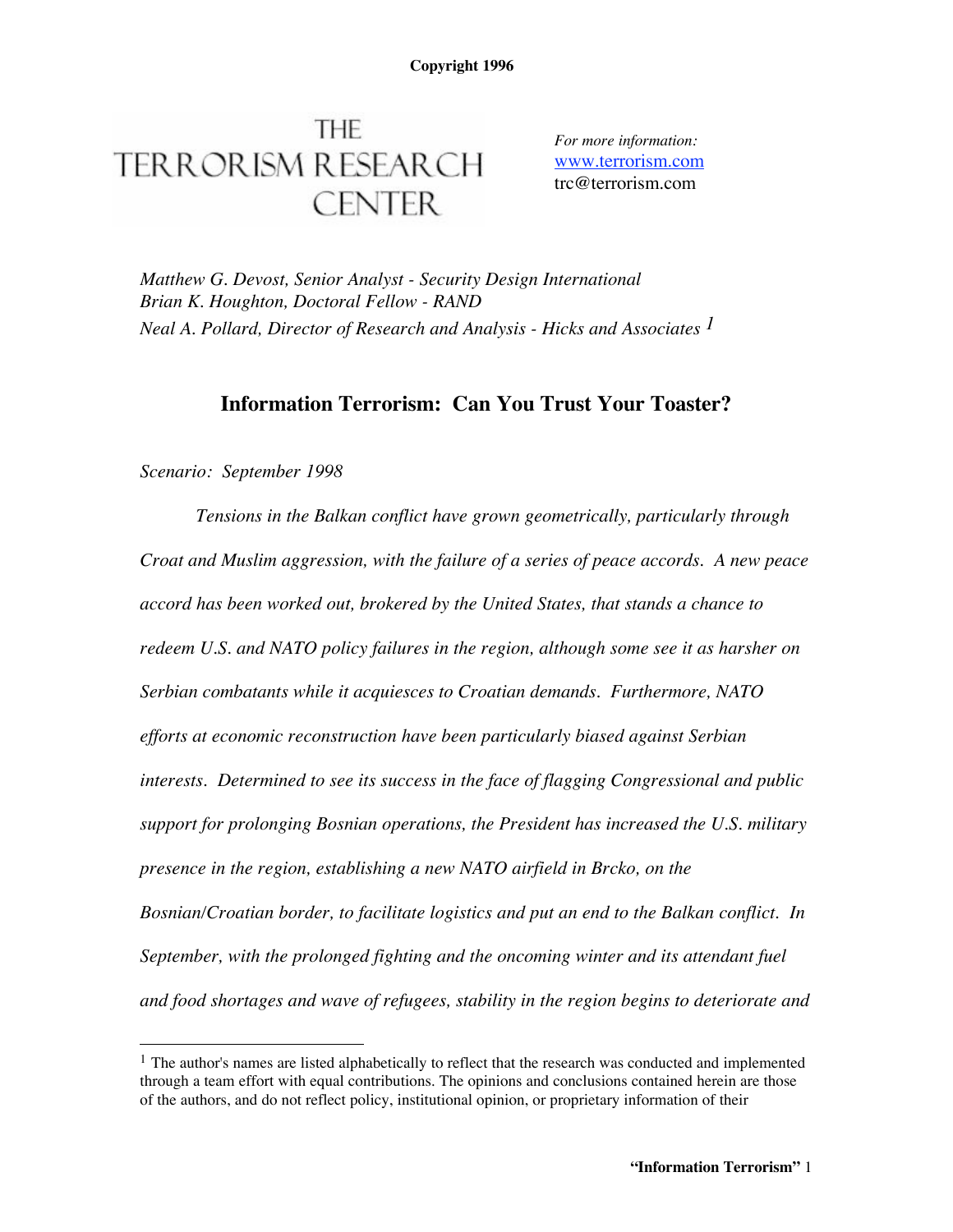#### **Copyright 1996**

*Croat and Muslim troops increase activity; the President increases airlifts of troops and materiel, to counter tensions and support peace initiatives.*

*During the successive peace accord failures, and in response to increasing Croatian and Muslim aggression, sluggish economic recovery, and a tendency for NATO to be biased against Serbs, a group called the Serbian Council for the Liberation of Bosnia (SCLiB) is formed, consisting of Serb paramilitaries in Bosnia, Yugoslavia, and abroad, who have political and military influence among Yugoslavian and Bosnian Serb officials; the Council also consists of students in Slovenia, Hungary, and Yugoslavia, many of whom lost family members at the hands of Croats or NATO troops. The Council coalesced once members began to meet and communicate via the Internet, using PGP encryption to hide their interests and intentions. Their primary objective is revenge, to redress grievances from Croatian land usurpation and its support by their American patrons, and to rid the area of the NATO presence by dramatizing their cause to the people of the world, influencing them, and thus their governments, to demand NATO leave the area.*

*Having garnered enough financial and operational support through usual terrorist means, the Council formulates an attack, beginning with the CNN Web Page. By accessing the CNN Weather forecast, the Council times their attack for a night of intense storms in the Brcko area. Paramilitary members of the Council intrude on the frequencies of the approach and tower radios at the Brcko airfield: an airfield recently set up, and thus lacking ideal security measures, procedural experience, and full integration of NATO countries' respective military communications systems. In the*

employers.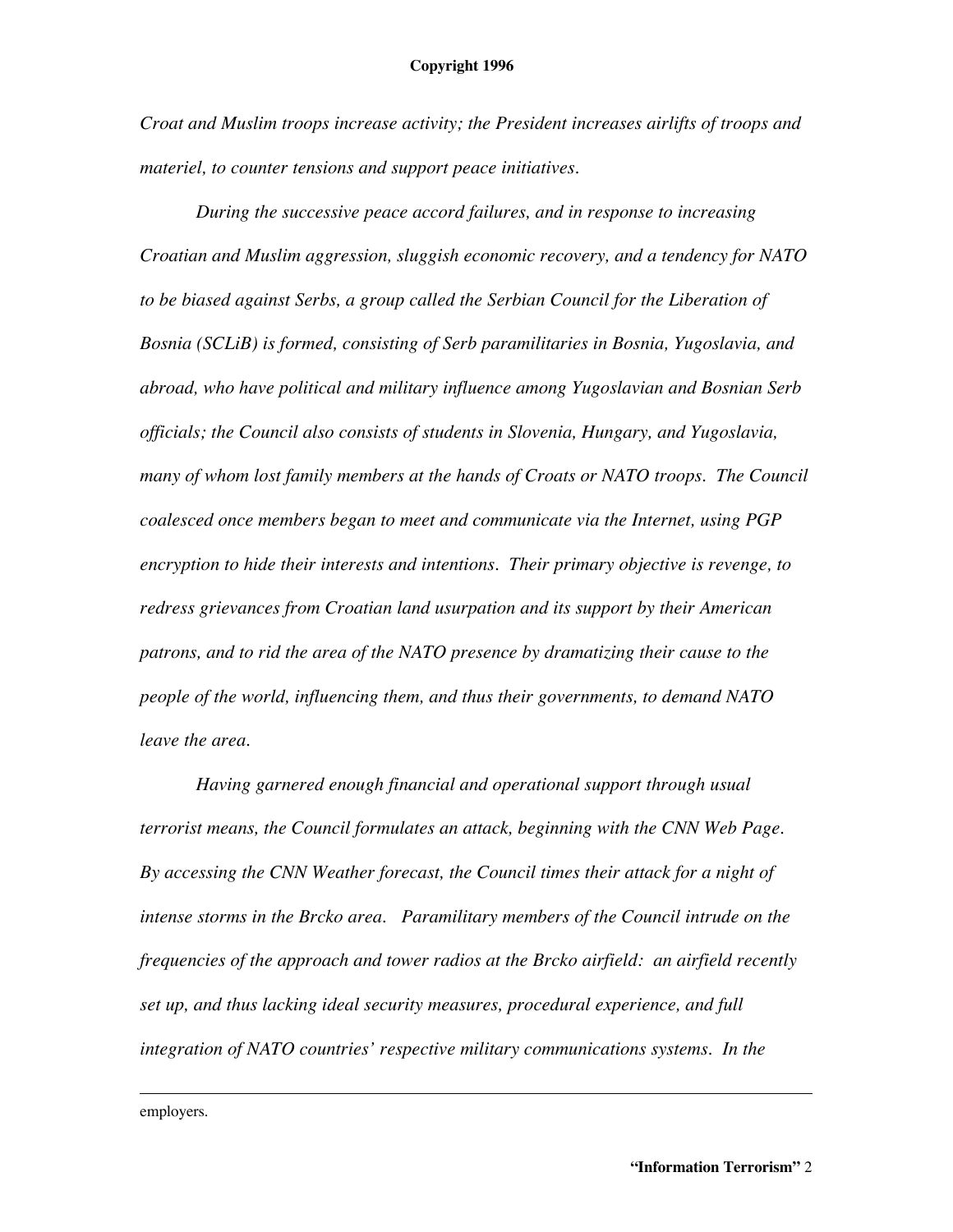*storm, flying into the airfield with its navigation lights off due to reported ground fire, a full C-130 troop transport is cleared to land by the approach intrusion. Another C-130, laden with fuel and also with its lights off, is cleared for take-off on the active runway, by the tower intrusion. The landing C-130 crashes into the second C-130. The resulting crash kills all aboard both planes. After hearing the explosion from their vantage point on a nearby hill, the intruders send a cellular signal to awaiting Council hackers in Slovenia. Upon receipt of the signal, the hackers immediately issue an "e-communiqué," taking responsibility for the crash, explaining how it was done, and giving the location of the intrusion equipment used, on which is engraved "SCLiB." The remainder of the message is their manifesto and claim for redress of grievances against life, property, and national identity. The end of the message is an invitation and address to access their Web site, which is actually run from a computer in Amsterdam by Slovenian foreign exchange students, via an anonymous web service account in Finland. This message is sent to and received by every major print and electronic news organization in the industrialized world, before the debris from the C-130 crash had settled.*

*The resultant publicity is astounding: CNN, Reuters, ITAR-TASS, and AP immediately broadcast the message, with the Web address. In addition, the ecommuniqué itself was sent out to over 30,000 e-mail addresses in the first hour after the crash. Six minutes after the e-communiqué had been received, the Council Web page received its first hit.*

*Twenty-four hours after the C-130 crash, the Council Web had received over 1 million hits. The Web page was dramatic and rife with propaganda and claims against American, NATO, and Croatian imperialism and atrocities in the Balkan region, and*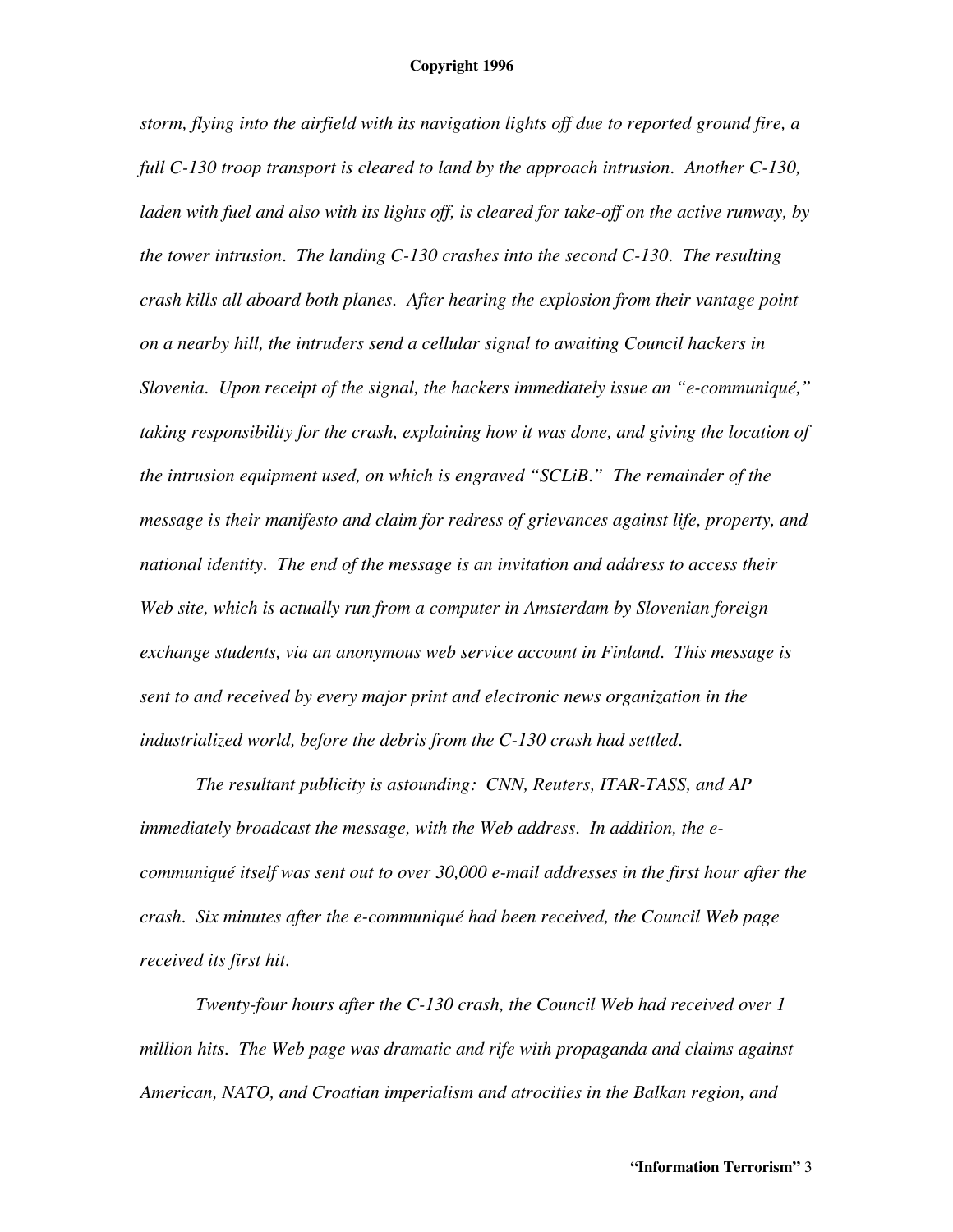*included questionable allegations of illegal arms transfers between NATO governments and Bosnian Muslims and Croats. Several references were included to the former U.S. presence in Lebanon, and how that presence was resolved. Twenty-four hours after the first hit, the first accessing system crashed, with all files irretrievably deleted, as a result of a Trojan horse the Council hackers had embedded in the Web page, exploiting a flaw in the programming language similar to one discovered by Princeton computer scientists in February 1996. <sup>2</sup> The flaw allowed a webmaster access to the hard drive and files of the machine that had unwittingly accessed the tainted Web page. Exploiting this flaw, the Council embedded a program that activated 24 hours (according to the system internal clock or any other time-keeping mechanism the machine could access) after the page was hit, destroying the functions and files of the system it infected. Although this created a sensational climate of fear throughout the computerized civilian world, the most damage done was to investigative and defense organizations, who immediately and naturally accessed the Web page before most of the news organizations had disseminated its address. This included the American Department of Defense, the Defence Ministries of all NATO countries, the American Department of Justice and Treasury, and the Central Intelligence Agency. Final damage to unclassified systems was incalculable, but the dramatization of the Council's cause was greatly effective. Since the Trojan horse was set to activate 24 hours after the Web site had been hit, computer failure rates tended to cascade, and were slow in tapering off, despite warnings to avoid the terrorists' Web page.*

<sup>&</sup>lt;sup>2</sup> See http://www.cs.princeton.edu/ $\sim$ ddean/java/dns-scenario.html for the DNS attack scenario that Princeton researchers used to exploit a flaw in Java.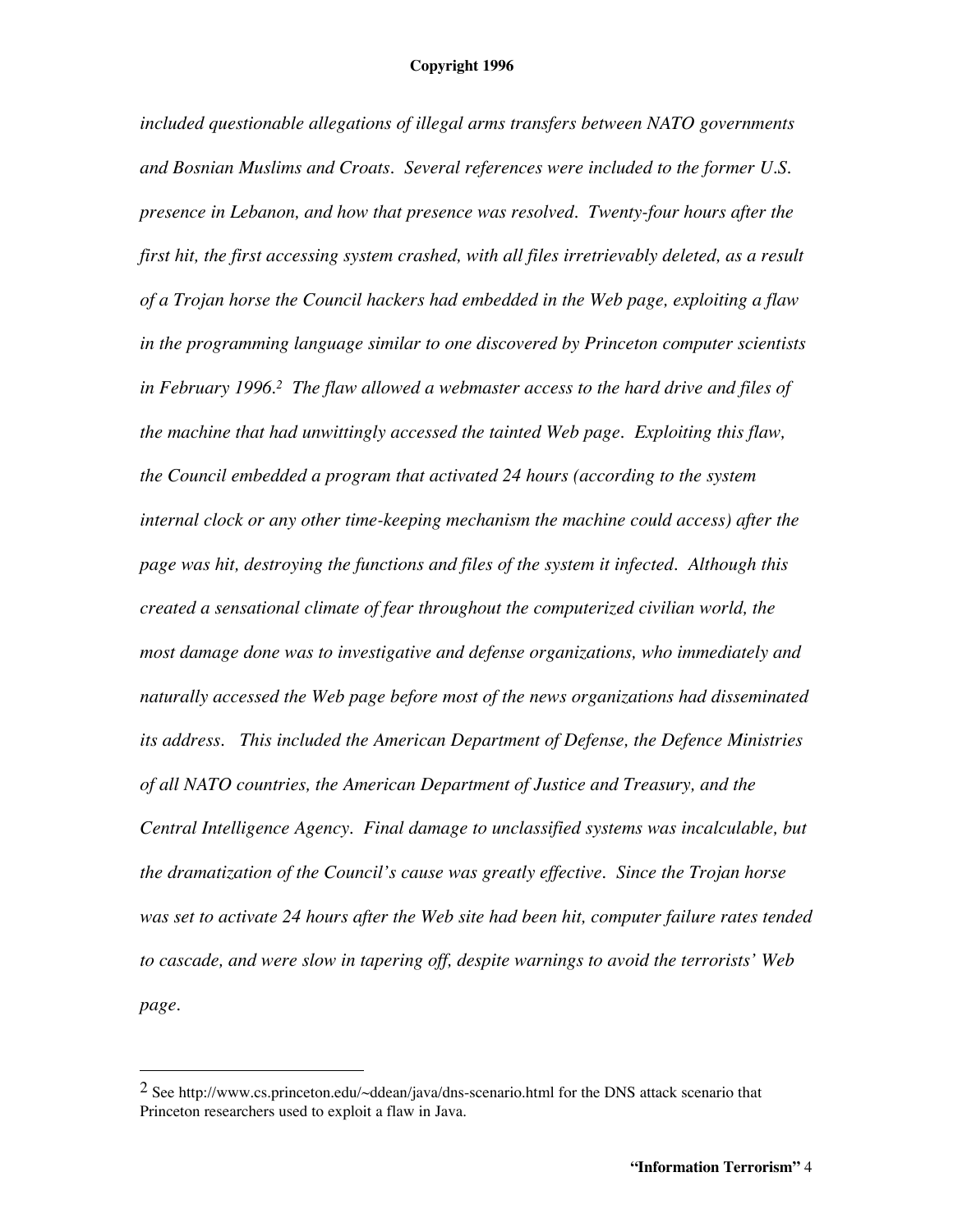*The actual reports of the carnage of the crash reached the public: these reports, on top of the fear created by the computer disasters, and the general frustration with American efforts in the Balkans, put enormous pressure on Congress and the President. Because of a lack of treaty conventions, American investigative agencies were not allowed to violate protocols of Finland's cyber-community; thus, investigators were unable to ascertain the identity of the anonymous server's customer, or the location of the Web site in Amsterdam. The Council's information terrorists remained secure in anonymity, and their success in hiding prompted many copy-cat web pages, a spate of "Internet liberators," and re-circulation of the Council's original manifesto and web page detail. With Congressional elections just over a month away, the Balkan mess became a rallying point of congressmen to pressure the President. Finally, the President had little choice but to accede to the public's and Congressional demands to bring the boys back home. Without American logistical and operational support, NATO's presence and power in the region was significantly reduced.*

*As with most conventional terrorist attacks, tactical damage to military and government information systems was relatively small (although several billion dollars of civilian and commercial information value could conceivably be lost in such a web-based attack). However, the strategic objective was not damage: as with most conventional terrorist attacks, the strategic objective was publicity, drama, and leverage to influence public and policy. The terrorists achieved their strategic objectives, clearly and effectively. <sup>3</sup>*

 $3$  By a most unfortunate coincidence, this scenario was fully developed four days before the tragic crash of Commerce Secretary Brown's airplane in Croatia. While not wishing to exploit such a tragic loss, we feel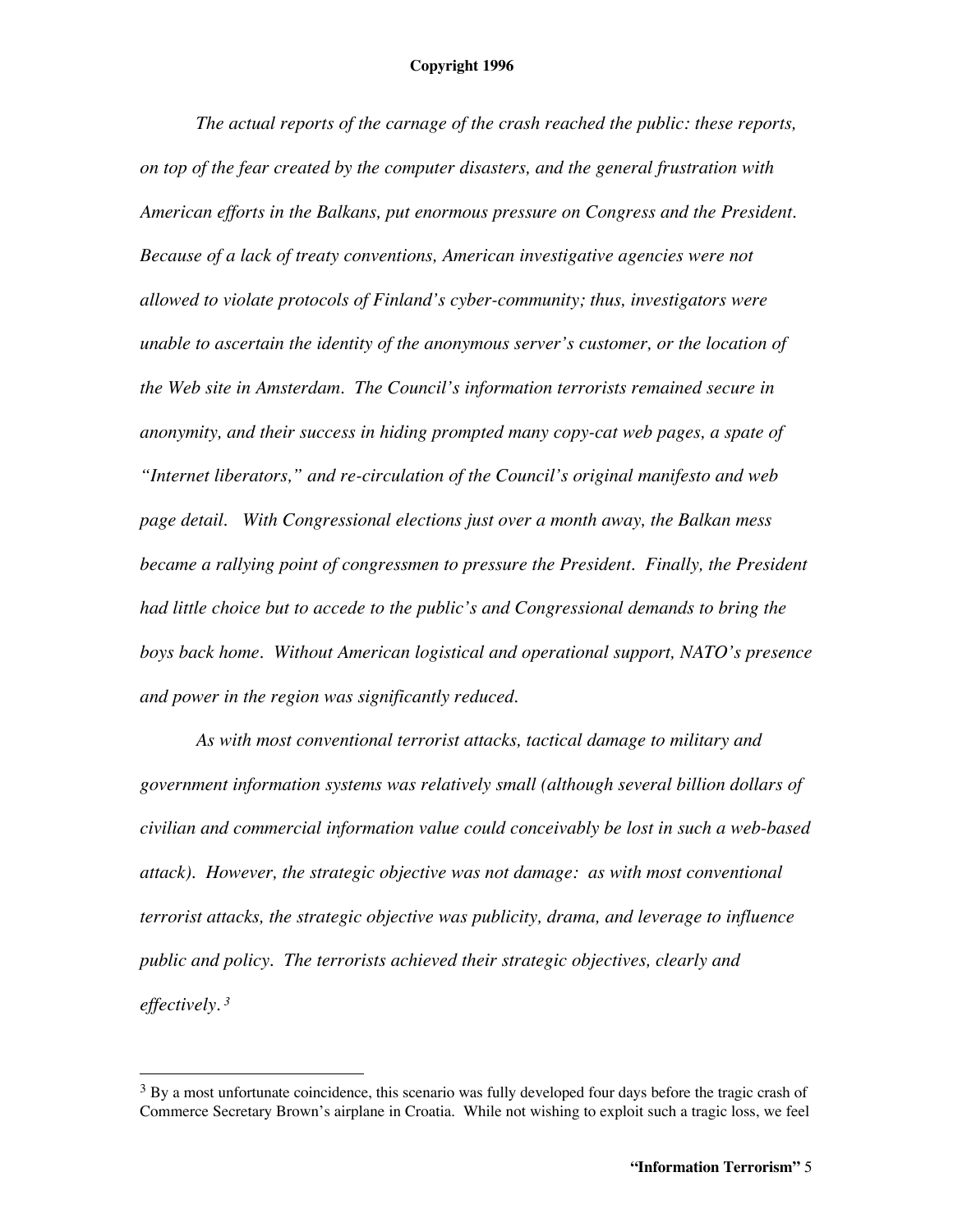## **Introduction**

In the remainder of the paper the authors will: 1) define information terrorism within the context of information warfare<sup>4</sup> as well as conventional terrorism; 2) offer a possible response to the phenomenon of information terrorism.

## **Information and Stability: The Lure of Technology**

Extremist groups often resort to political violence when they lack the power to achieve political objectives through non-violent legal means. In an effort to attract the attention of the public, political terrorists perpetrate their acts with the media at the forefront of their strategy: this strategy calculus is based on the assumption that access to the communication structure is directly related to power. <sup>5</sup> Believers in this assumption might target digital information systems in pursuit of political goals.

The National Information Infrastructure (NII), and Global Information Infrastructure (GII) support financial, commercial and military information transfers for consumers, businesses, and countries. Considering the presence of computers in modern society, it is not surprising that terrorists have occasionally targeted computer systems in the past. A "PLO" virus was developed at Hebrew University in Israel; in Japan, groups have attacked the computerized control systems for commuter trains, paralyzing major cities for hours; the Italian Red Brigade's manifesto specified the destruction of computer

the scenario is still clearly relevant. Our most sincere condolences go to the families, friends, and colleagues of all who perished.

<sup>4</sup> For the purposes of this paper, "Information warfare" will be defined as offered by the Department of Defense: "Actions taken to preserve the integrity of one's own information system from exploitation, corruption, or destruction, while at the same time exploiting, corrupting, or destroying an adversary's information system and in the process achieving an information advantage in the application of force." (Proposed: JCS Pub 1-02).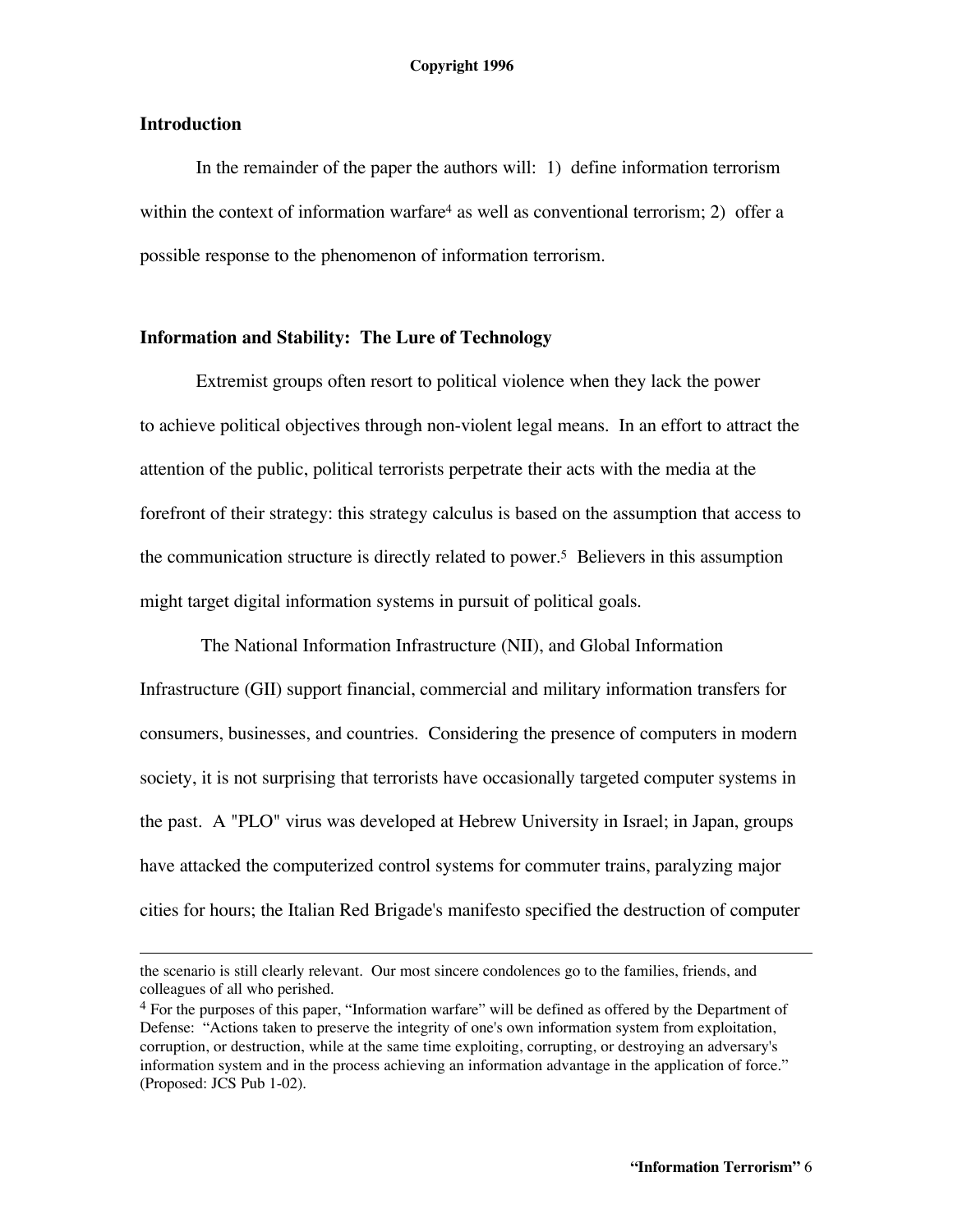systems and installations as an objective for "striking at the heart of the state."<sup>6</sup> More recently, Sinn Fein supporters working out of the University of Texas, Austin, posted sensitive details about British army intelligence installations, military bases, and police stations in Northern Ireland on the Internet. <sup>7</sup> Terrorism is a rapidly evolving and responsive phenomenon. Terrorist technology and tactics are sensitive to their target political cultures, and have progressed at a rate commensurate with dominant military, commercial, and social technologies.

As technology becomes more cost-effective to terrorists--that is, its availability and potential for disruptive effects rise while its financial and other costs go down--terrorists may become more technologically oriented in tactics and strategies. In 1977, terrorist expert Robert Kupperman, then Chief Scientist of the U.S. Arms Control and Disarmament Agency, recognized that increasing societal reliance upon technology changes the nature of the threat posed by terrorists:

Commercial aircraft, natural gas pipelines, the electric power grid, offshore oil rigs, and computers storing government and corporate records are examples of sabotage-prone targets whose destruction would have derivative effects of far higher intensity than their primary losses would suggest....Thirty years ago terrorists could not have obtained extraordinary leverage. Today, however, the foci of communications, production, and distribution are relatively small in number and highly vulnerable.<sup>8</sup>

The incorporation of information technology in the military-industrial complex, and the design and implementation of information warfare strategies, may also draw terrorists to computer technology. In the final days of the Cold War, NATO allies took

<sup>5</sup>See Alex P. Schmid & J.F.A. DeGraaf, *Violence as Communication: Insurgent Terrorism and the Western News Media*. Beverly Hills, CA: Sage, 1982.

<sup>6</sup>Philip Fites, Peter Johnson, & Martin Kratz, *The Computer Virus Crisis*, Second Edition. New York: Van Nostrand Reinhold, 1992 (p.63).

<sup>7</sup> *London Times*, via CNN Web News Digest, 26 March 1996 (http://www.cnn.com).

<sup>8</sup>Robert Kupperman, *Facing Tomorrow's Terrorist Incident Today*. Washington, DC: U.S. Department of Justice, Law Enforcement Assistance Administration, 1977. Cited in Grant Wardlaw, *Political Terrorism*, Second Edition. Cambridge: Cambridge University Press, 1989 (p.26).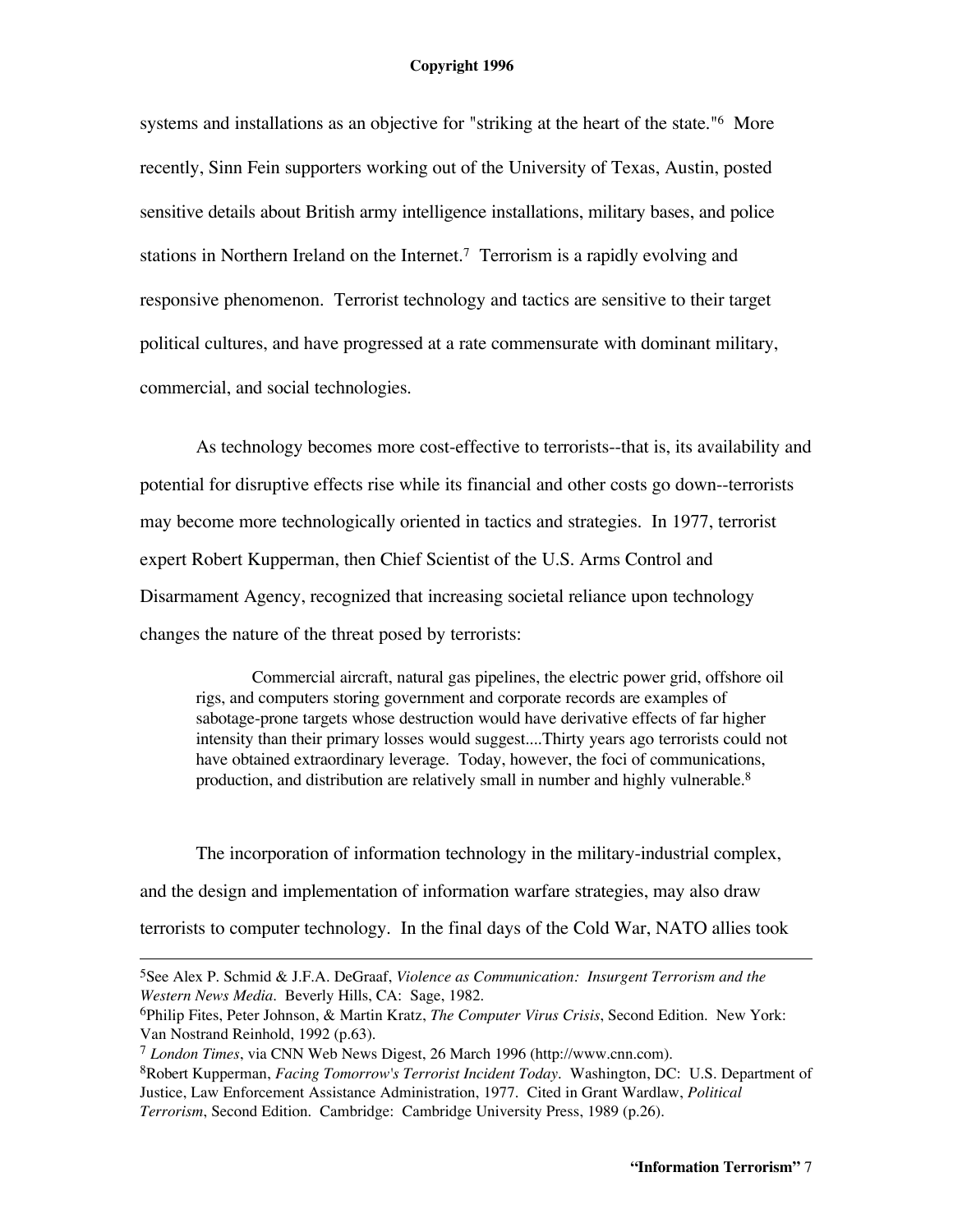seriously the premise that as warfare grows more electronic and dependent upon information technology, the vulnerabilities and risks of sabotage grow. <sup>9</sup> In a RAND paper, Dr. Bruce Hoffman asserts that, because of the operational conservatism resulting from the terrorists' "organizational imperative to succeed":

> ...terrorists will always seek to remain just ahead of the counter-terrorism technology curve: sufficiently adaptive to thwart or overcome the countermeasures placed in their path but commensurately modest in their goals (i.e., amount of death and destruction inflicted) to ensure an operation's success. In this respect, rather than attacking a particularly well-protected targetset or attempting high risk/potentially high payoff operations, terrorists will merely search out and exploit hitherto unidentified vulnerabilities and simply adjust their plan of attack and tactical preferences accordingly.<sup>10</sup>

Information technology offers new opportunities to terrorists with the above strategic concerns. In pursuing this *modus operandi*, a terrorist organization can reap low-risk, highly visible payoffs by attacking information systems.

# **Defining Information Terrorism**

Information warfare has been examined within the context of state-on-state operations, as well as assessments of peer or near-peer competitors. However, sub-state and gray area<sup>11</sup> phenomena, especially information terrorism, have yet to be addressed within the paradigm of information warfare. Information warfare emanating from the low intensity end of the political violence spectrum represents a threat to American national security and defense.

<sup>9</sup>Gerald Segal, "Asians in Cyberia," *The Washington Quarterly*, v.18 n.3 (Summer 1995), pp.12-13.  $10$ Bruce Hoffman, "Responding to Terrorism Across the Technological Spectrum," RAND Corporation, April 1994 (pp.29-30).

 $11$  "Gray-area phenomena" is political violence that is not easily seen to be sponsored by or connected to a state or an established organization.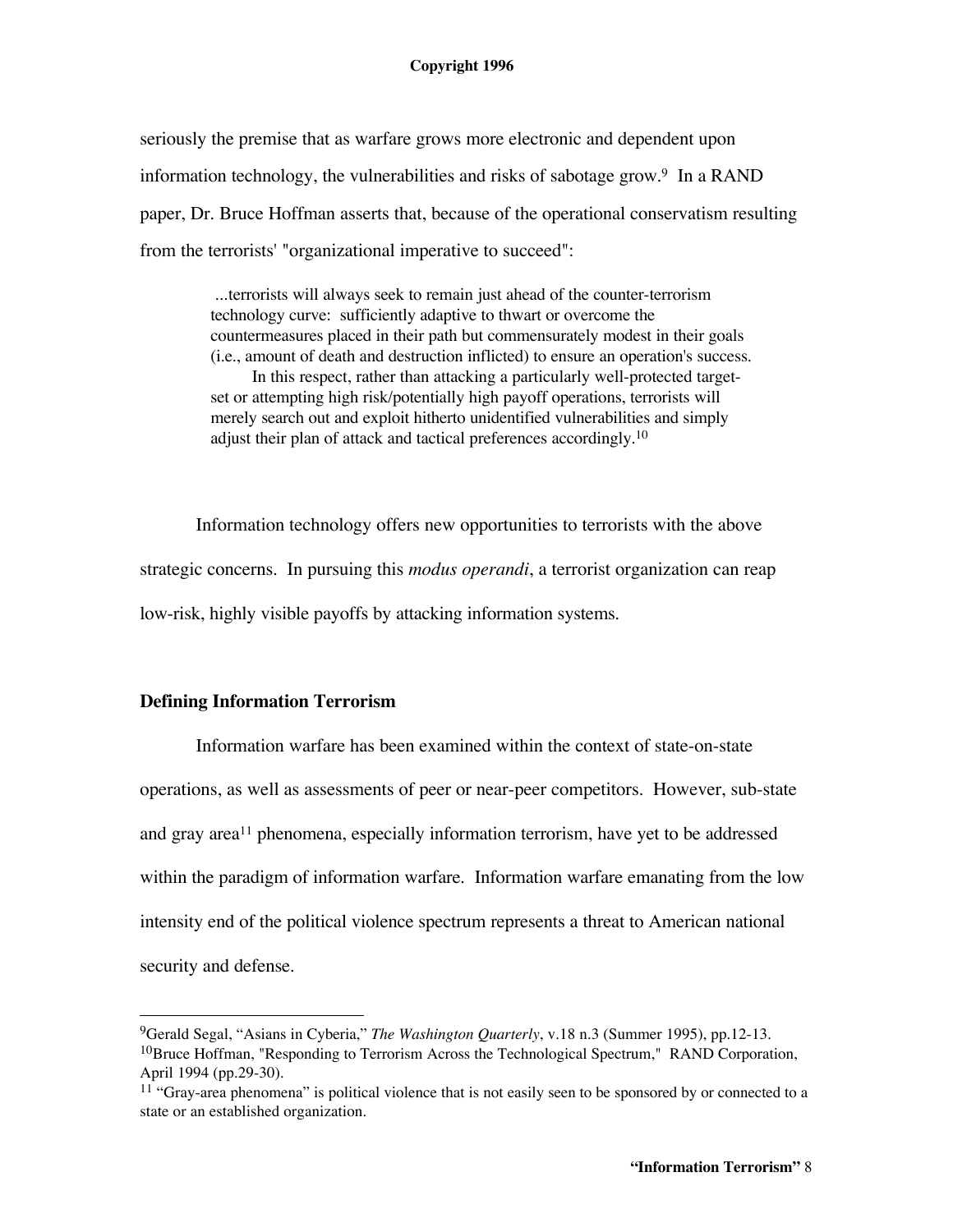An act of political violence by anyone other than a member of the armed forces of a legitimate state is often branded an act of terrorism. This is only occasionally correct<sup>12</sup>, but the criminal and subversive connotations of the term "terrorist" have resulted in many acts of computer abuse being labeled "information terrorism." These acts have ranged from using personal information for extortion, to hacking into a network, to physical and/or electronic destruction of a digital information system. This is too simplistic a taxonomy for such a complex phenomenon.

Labeling every malicious use of a computer system "terrorism" serves only to exacerbate confusion and even panic among users and the general public, and frequently hinders prosecution and prevention by blurring the motivations behind the crime. Furthermore, political crimes have vastly different implications for national security and defense policy, than other "common" crimes. Terrorism is a *political* crime: an attack on the legitimacy of a specific government, ideology, or policy. Hacking into a system to erase files out of sheer ego, or stealing information with the sole intent to blackmail, is nothing more than simple theft, fraud, or extortion, and certainly is not an attack upon the general legitimacy of the government. Policy and methodology to counter crime depends a great deal upon criminal motivations;<sup>13</sup> thus, clearer and more concise definitions of "information terrorism" are needed, if it is to be addressed by national security policy. Attacks on the legitimacy of a government or its policies are not "common" criminal motivations. The quasi-criminal, quasi-military nature of terrorism blurs the distinction between crime and warfare. Distinctions between law enforcement and military duties

<sup>&</sup>lt;sup>12</sup> For example, there is a distinct difference between terrorism and guerrilla warfare (See Walter Laqueur, *The Age of Terrorism.* Boston: Little, Brown & Co., 1987 [p.5]).

<sup>&</sup>lt;sup>13</sup> This assumption is based on the notion that in political crimes, as opposed to crimes for ego or greed, the perpetrator and the beneficiary are usually not the same person, with more tenuous connections, and the intended long-term gains from the crime are usually abstract. From a law enforcement perspective, this places primacy on the motivations of the act; however, from a military perspective, it is the act itself which merits focus, since it is the act itself which wreaks the damage and poses the threat to national security. This is one of many facets in the argument surrounding the degree to which counterterrorism should be approached from a military *vis-à-vis* law enforcement perspective. This argument further emphasizes the need for a symmetrical, part-military part-law-enforcement response.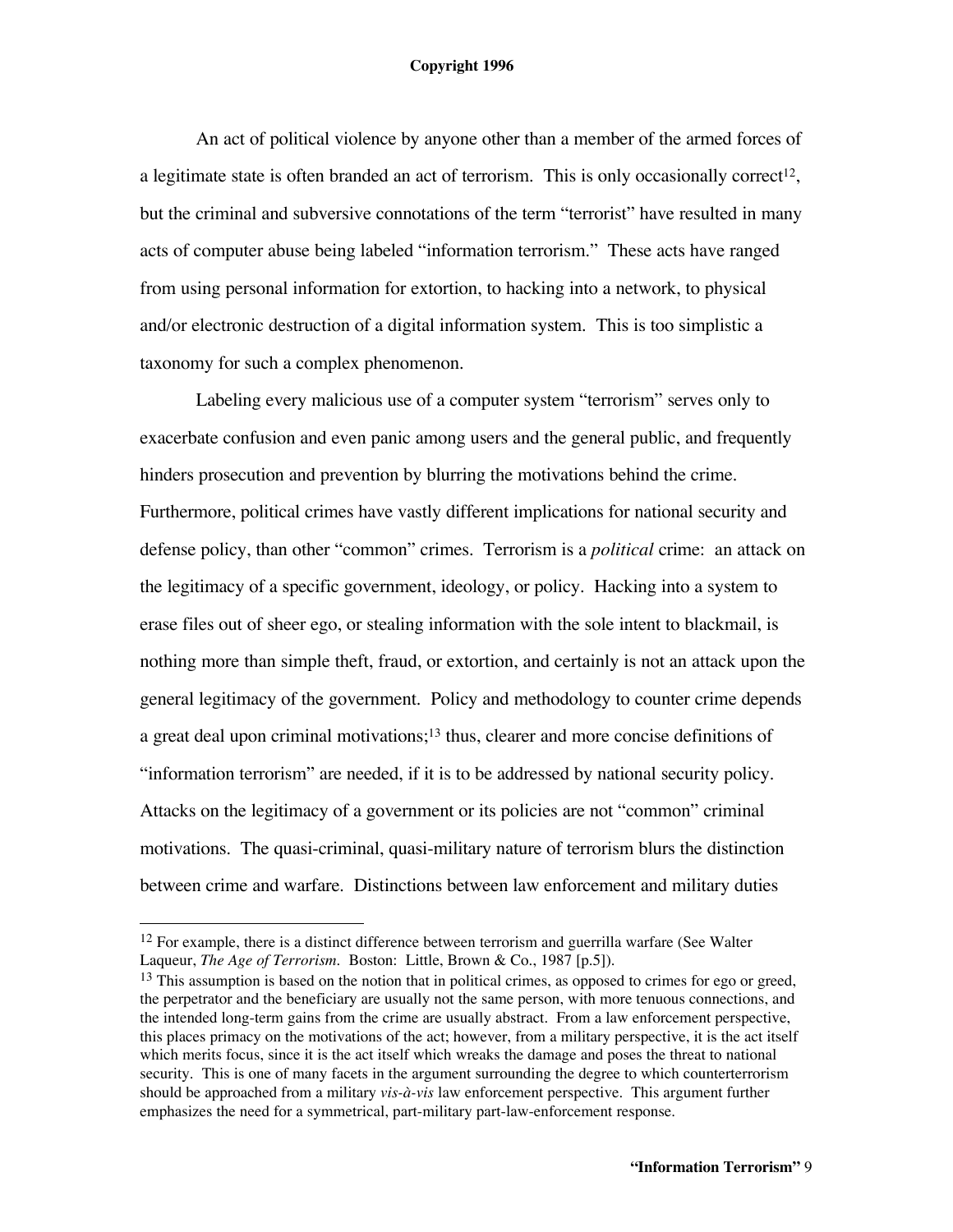#### **Copyright 1996**

become equally blurred, <sup>14</sup> and can be clarified only through coherent policy dictating those duties, based upon a clear view of the nature of the enemy.

Political terrorism is the systematic use of actual or threatened physical violence in the pursuit of a political objective, to create a general climate of public fear and destabilize society, and thus influence a population or government policy. Information terrorism is the nexus between criminal information system fraud or abuse, and the physical violence of terrorism. However, particularly in a legal sense, information terrorism can be the intentional abuse of a digital information system, network, or component toward an end that supports or facilitates a terrorist campaign or action. In this case, the system abuse would not necessarily result in direct violence against humans, although it may still incite fear. Most terrorism scholars, when defining "political terrorism," would include physical violence as a necessary component; thus, many acts of criminal computer abuse would not be considered terroristic, if they do not result in direct physical violence. However, scholars must face the fact that as technology's implications broaden on society and politics, social and political definitions should likewise broaden to accommodate technology. <sup>15</sup> The semantic vacuum of a universally accepted comprehensive definition leaves room for considering information system abuse as a possible new facet of terrorist activity.

<sup>&</sup>lt;sup>14</sup> Review of Richard Hundley and Robert Anderson, "Security in Cyberspace: An Emerging Challenge for Society," from *That Wild, Wild Cyberspace Frontier*. Internet source:

http://www.rand.org/publications/RRR/RRR.fall95.cyber/wild.html, 5 April 1996.

<sup>15</sup> Stephen Sloan, "Terrorism: How Vulnerable is the United States?" Internet Source: *The Counter-Terrorism Page*, http://www.terrorism.com/Pubs/sloan.htm.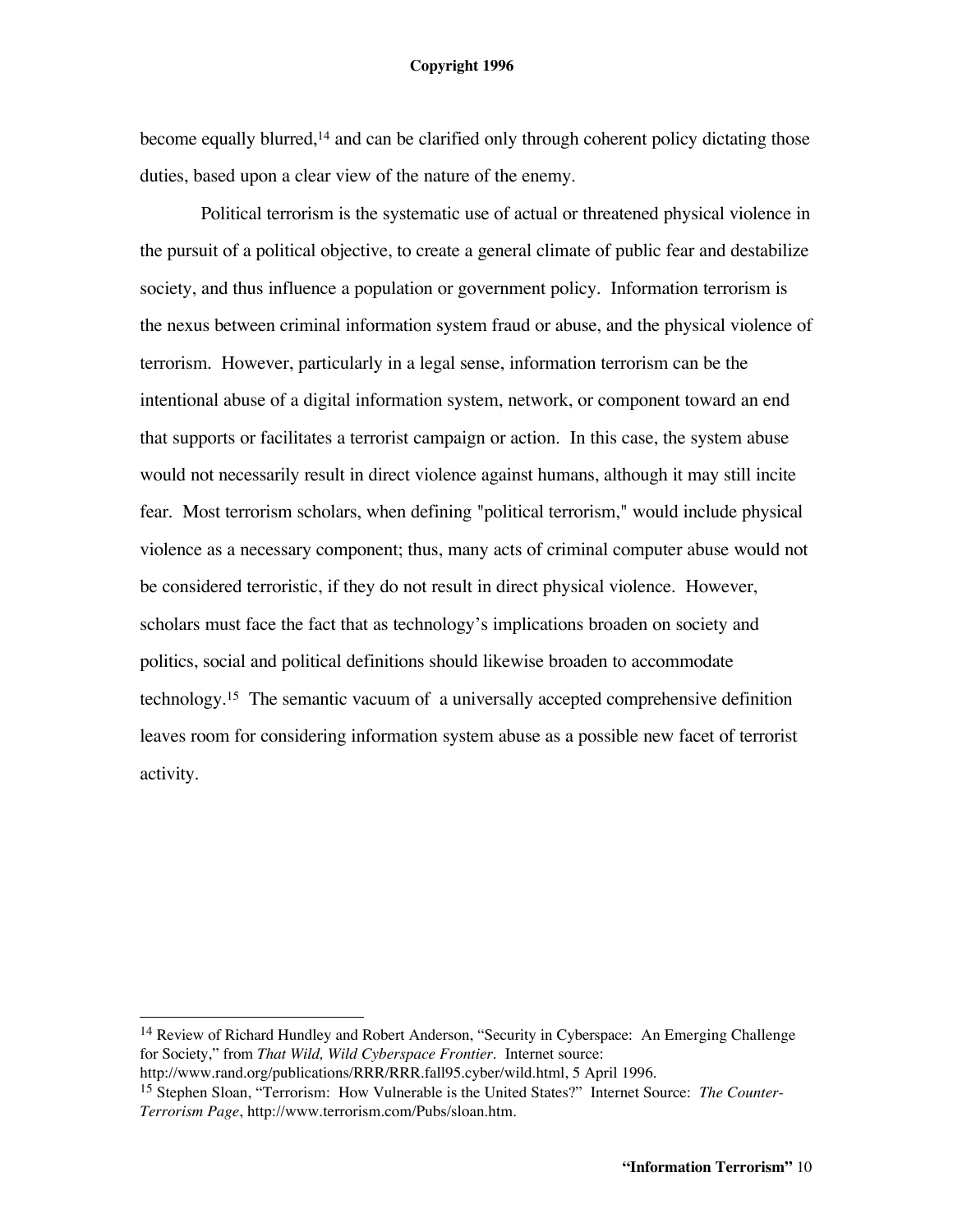# **Tools and Targets**

In a Third-Wave16 society, there are two general methods in which a terrorist might employ an information terrorist attack: (1) when information technology is a target, and/or (2) when IT is the tool of a larger operation. The first method implies a terrorist would target an information system for sabotage, either electronic or physical, thus destroying or disrupting the information system itself and any information infrastructure (e.g., power, communications, etc.) dependent upon the targeted technology. The second method implies a terrorist would manipulate and exploit an information system, altering or stealing data, or forcing the system to perform a function for which it was not meant (such as spoofing air traffic control, as highlighted in the third scenario).

|             | <b>Target</b> |                                  |                            |
|-------------|---------------|----------------------------------|----------------------------|
|             |               | Physical                         | Digital                    |
| <b>Tool</b> | Physical      | (a) Conventional Terrorism       | (b) IRA attack on          |
|             |               | (Oklahoma City Bombing).         | London Square Mile, 4      |
|             |               |                                  | October 1992.              |
|             | Digital       | (c) Scenario (Radio intrusion in | (d) Trojan horse in public |
|             |               | $C-130$ crash).                  | switched network.          |

# *Figure 1*

In the above matrix, cell (a) addresses "traditional" terrorism (e.g. hijacking, bombings, assassinations, hostage taking, etc.) The authors consider cells (b), (c), and (d) to be information terrorism. Cell (b) represents a low tech solution for a high tech target (e.g. the IRA attack on Square Mile financial district of London<sup>17</sup>). Cell (c) exploits information systems to wreak physical damage. Cell (d), digital tools against digital targets, exploits vulnerabilities in military, commercial and civilian/utility systems that rely

<sup>&</sup>lt;sup>16</sup> Physical violence from terrorism uses Toffler's Second Wave technology, whereas information attacks would fall within the Third Wave paradigm. (See Alvin Toffler, *The Third Wave*. New York: Willam Morrow & Co., Inc., 1980.)

 $17$  The IRA were specifically targeting the Square Mile of London on a weekend to minimize casualties but maximize damage to a financial center of Western Europe.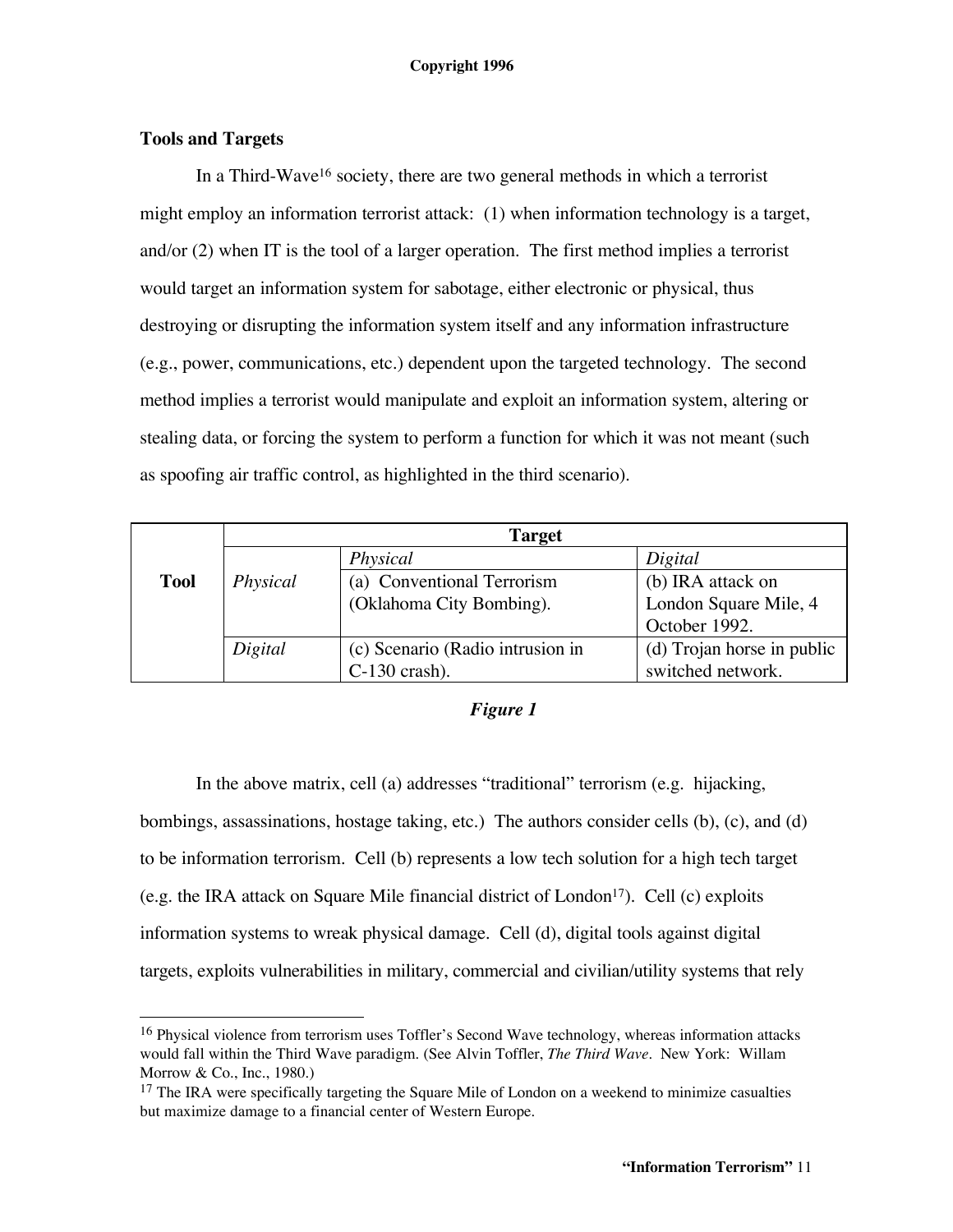on information technology. The authors believe cell (d) to be "pure" information terrorism and likely the most difficult to detect and counter.

#### **No Symmetrical Response**

A dilemma of combating terrorism in a democratic society is finding the right balance between civil liberties and civil security. Military operations within a democratic society, even to "protect" it, often are inconsistent with the principles of that society. The military thus confronts a paradox as it strives to combat terrorism. Although terrorists can use brutal, indiscriminate force against the military and civilian population, the military response may be limited. If the perpetrator of a terrorist action is found to be statesponsored, a military response against state targets is possible (e.g. United States sending F-111s against Libya in response to Berlin Disco bombing in 1986).

Frequently terrorists are not state-sponsored, but are hidden within the civilian population. Tanks, aircraft and cruise missiles are ineffective against an enemy that blends itself into a civilian background. Information terrorists, outside the United States<sup>18</sup> have an easier means of disappearing inside their civilian population. Operating from homes<sup>19</sup> via modems, these terrorists can functions in their cell like structure using encrypted e-mail as means of communication to their organization's network, and thereby reducing their chances of exposure.

The U.S. government faces this same paradox as it confronts information terrorism. Military, civilian and commercial databases, computer systems, information

<sup>&</sup>lt;sup>18</sup> The authors chose to not to discuss domestic information terrorism, since that falls under the jurisdiction of the FBI, but much of the debate is similar regarding FBI capabilities to counter this threat.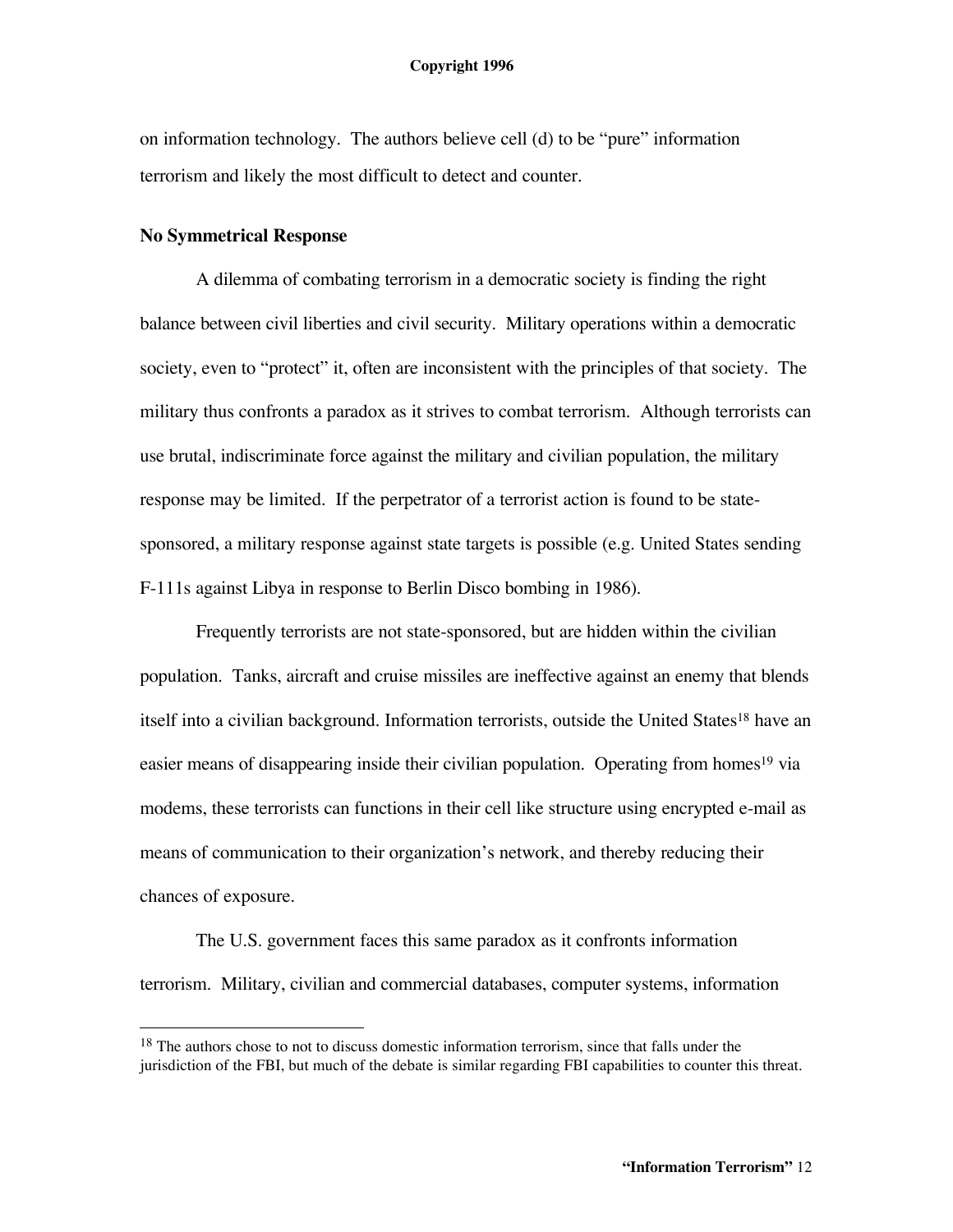infrastructures all are potential targets of information terrorists. Whether through digital or physical means, the information terrorists can destroy, disrupt, degrade, deny or delay vital information that the military relies upon, and thus become a threat in peace time, as well as in time of war. How can the U.S. national security establishment respond to the informational attacks of terrorists, when the terrorists hide behind a veil of digital anonymity? How much of information terrorism is a military concern and how much is within the jurisdiction of federal law enforcement?

The U.S. military could find it difficult to respond against a small and digitally networked enemy such as a terrorist campaign. The U.S. national security establishment needs to use a flexible, integrated response to counter information terrorists – one which employs information warfare tactics tailored to counter gray-area phenomena, but also reserves the use of conventional counter- terrorism operations.

#### **Recommendations**

The U.S. national security establishment must be equipped to respond militarily to information terrorism. Firstly, the military will always be a target of terrorism. Furthermore, the information terrorism attack may be state-sponsored and the first wave of a "digital Pearl Harbor." Origins of digital attacks are usually difficult to discover at first, and if the attack is indeed a precursor of peer or near-peer information warfare, a military response will be required.

<sup>&</sup>lt;sup>19</sup> "Traditional" terrorists generally operate in an urban environment often without an established geographical locus. Information terrorism further diminishes geographical constraints through the nature of digital connectivity.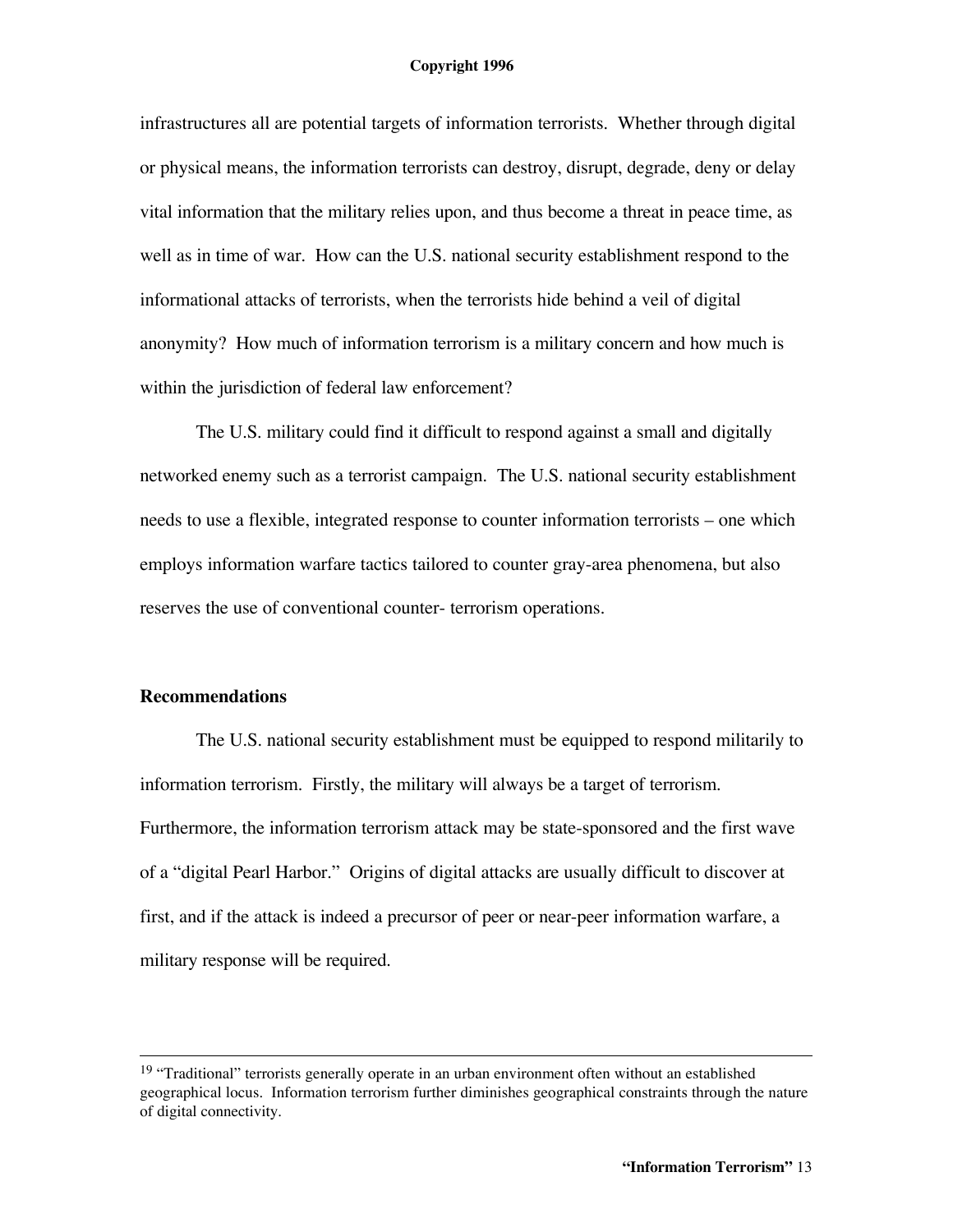However, democratic societies must carefully weigh the use of military forces in the prevention and countering of terrorism, even though their militaries may be targets of the attacks. By calling in the military to respond to conventional terrorist actions, the terrorists and their cause may achieve a degree of legitimacy. The terrorists actions then have escalated from a criminal level to a "enemy of the state." This quandary can be avoided when countering information terrorists. There are no visible soldiers on the streets to heighten civilian anxieties when using digital attacks to counter the terrorists. The military's response, like that of the information terrorists, can be anonymous, fully networked, and swift.

The military has unique capabilities to confront and counter international information terrorism which the domestic law enforcement agencies lack, particularly in the military's specialized training and established international presence. Aspects of an international information terrorist attack (especially within cell (d) [see Figure 1]) would fall squarely within the jurisdictions of several federal law enforcement agencies because these attacks would affect a domestic information system, just by virtue of the connectivity of such systems. Furthermore, the investigative abilities of law enforcement agencies such as the FBI and the Treasury Department's FinCEN (Financial Crimes Enforcement Network) are particularly well-suited to counter information terrorism, from detecting the logistics and method of attack to following the money trail and uncovering a possible sponsor. The most important aspect of any counter terrorist endeavor is a rapid response time. Law enforcement is particularly adept at rapid crisis management. Clearly, the ideal response structure would be one that incorporates assets from both the military and law enforcement. Such a structure could also incorporate the military in an advisory role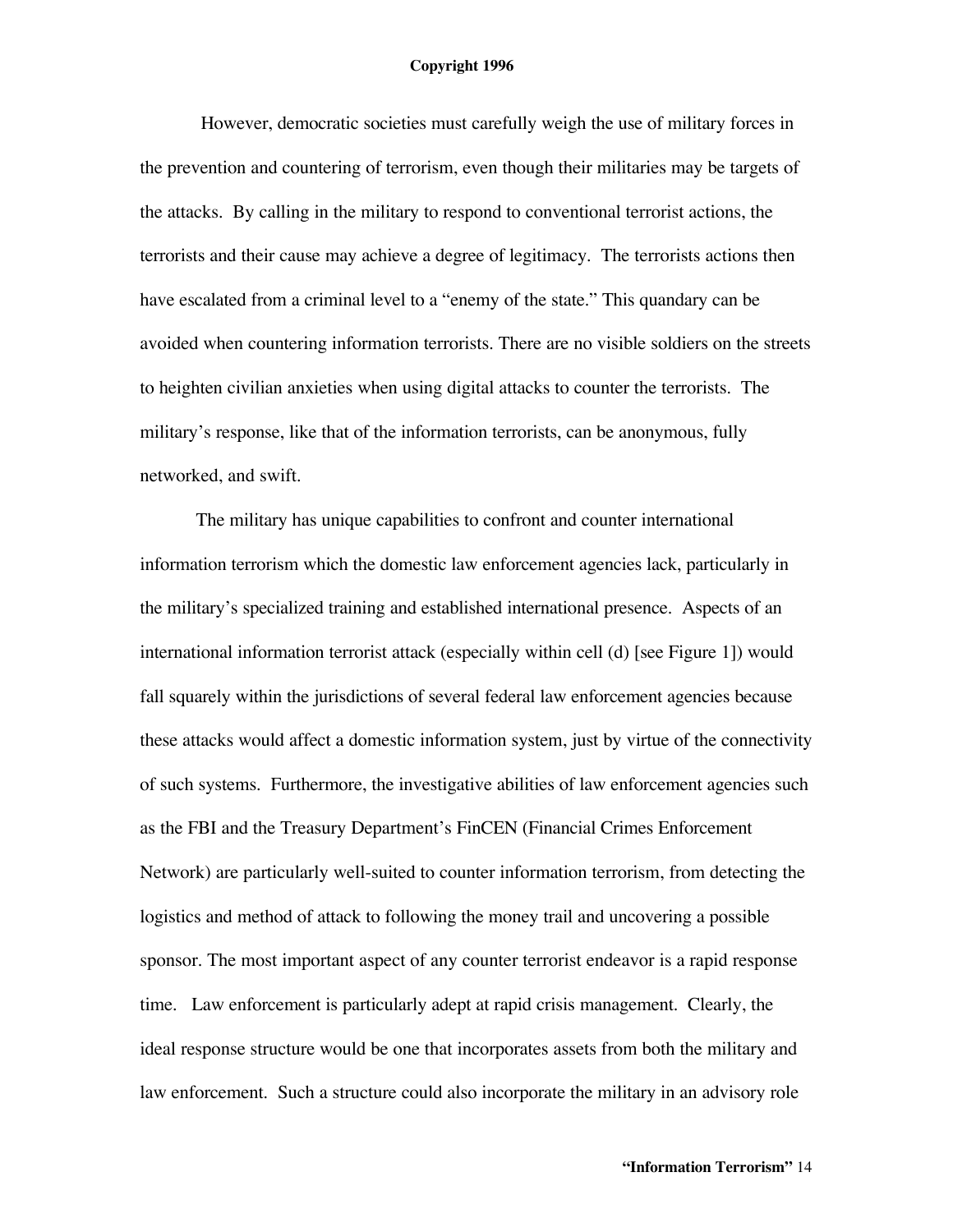in domestic incidents, and likewise, law enforcement assets in an advisory role in overseas incidents.

Offensive information warfare techniques developed for military use at a state level could also be utilized to respond to information terrorism. Law enforcement agencies, in general, do not have similar offensive information warfare capabilities. For this reason a specialized and integrated counter information terrorism group is required. These highly trained information warriors would be the national security equivalent of Carnegie Mellon's Computer Emergency Response Team, but with an offensive capability. Like a "Digital Delta Force" these Digital Integrated Response Teams (DIRTs) would work from remote computer systems and use information warfare tactics to detect, locate and counter the information terrorists. The DIRTs would be in networked remote cells inside CONUS (with one on the East and West coasts, and an additional cell in the Midwest). The DIRTs would exploit law enforcement IT-oriented assets, investigative capabilities, and intelligence bases. The DIRTs, created by Executive Order, would operate as a cell of the National Security Council and take its directives from the information terrorism counterpart to the White House "Drug Czar."

These information warriors, comprised of members from the Joint Services, as well as Justice and Treasury Departments, would strike using digital means against computers and networks used by the information terrorists. Using an anonymous response, the U.S. government could strike at information terrorists without large display or legitimizing the terrorists, both of which would occur with a physical response. Such a response offers ultimate plausible denial. In addition, the DIRTs close integration with law enforcement